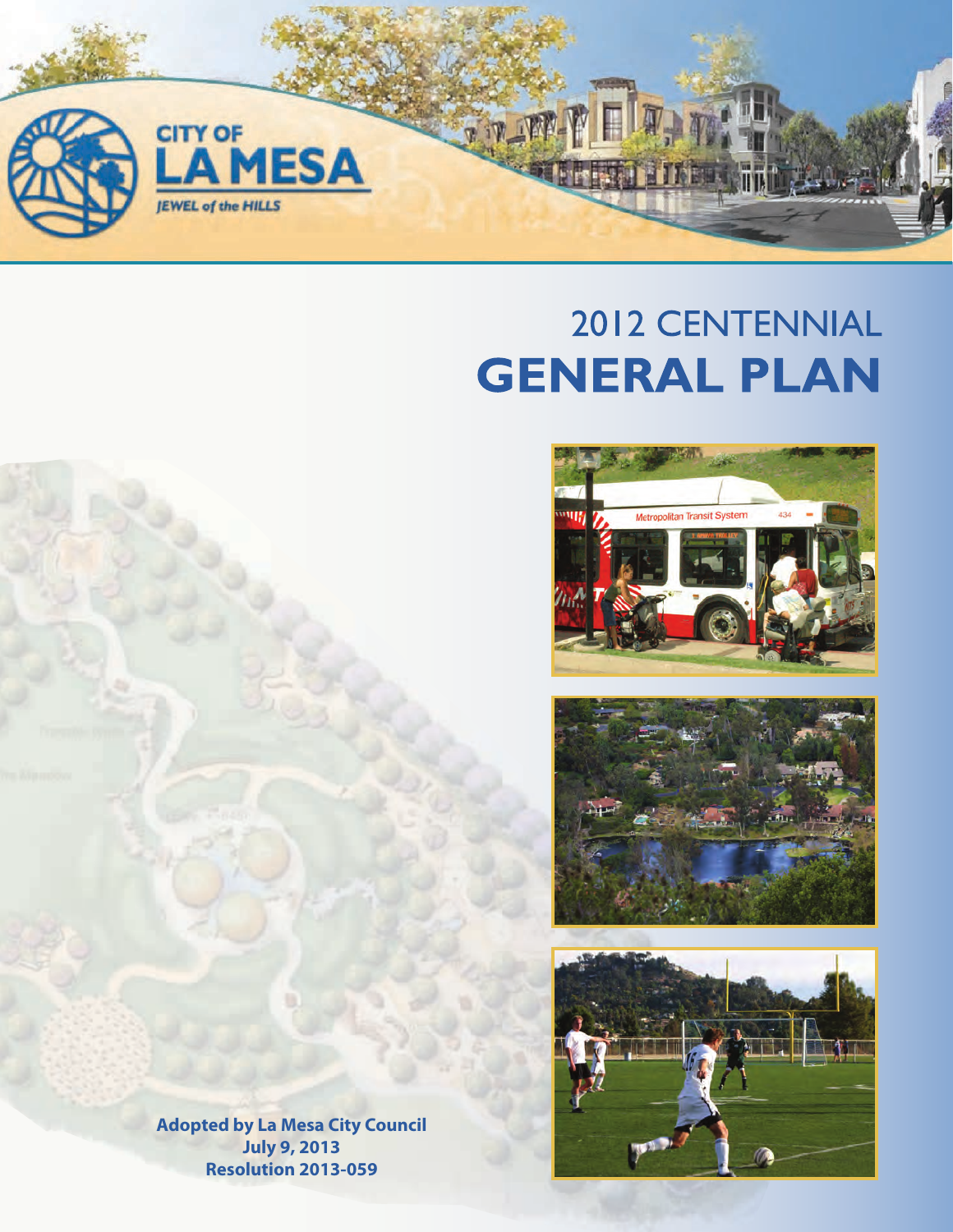

## **Table of Contents**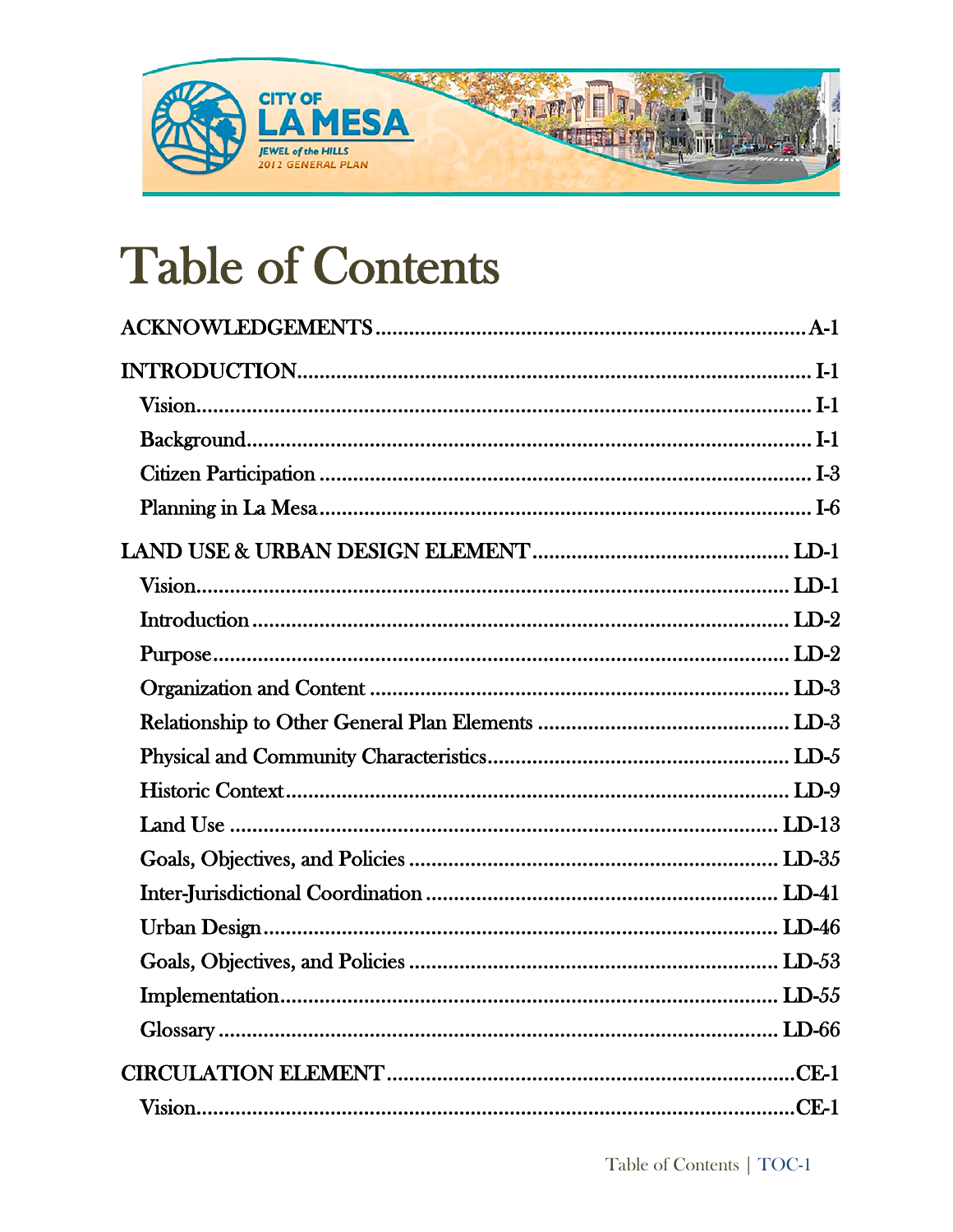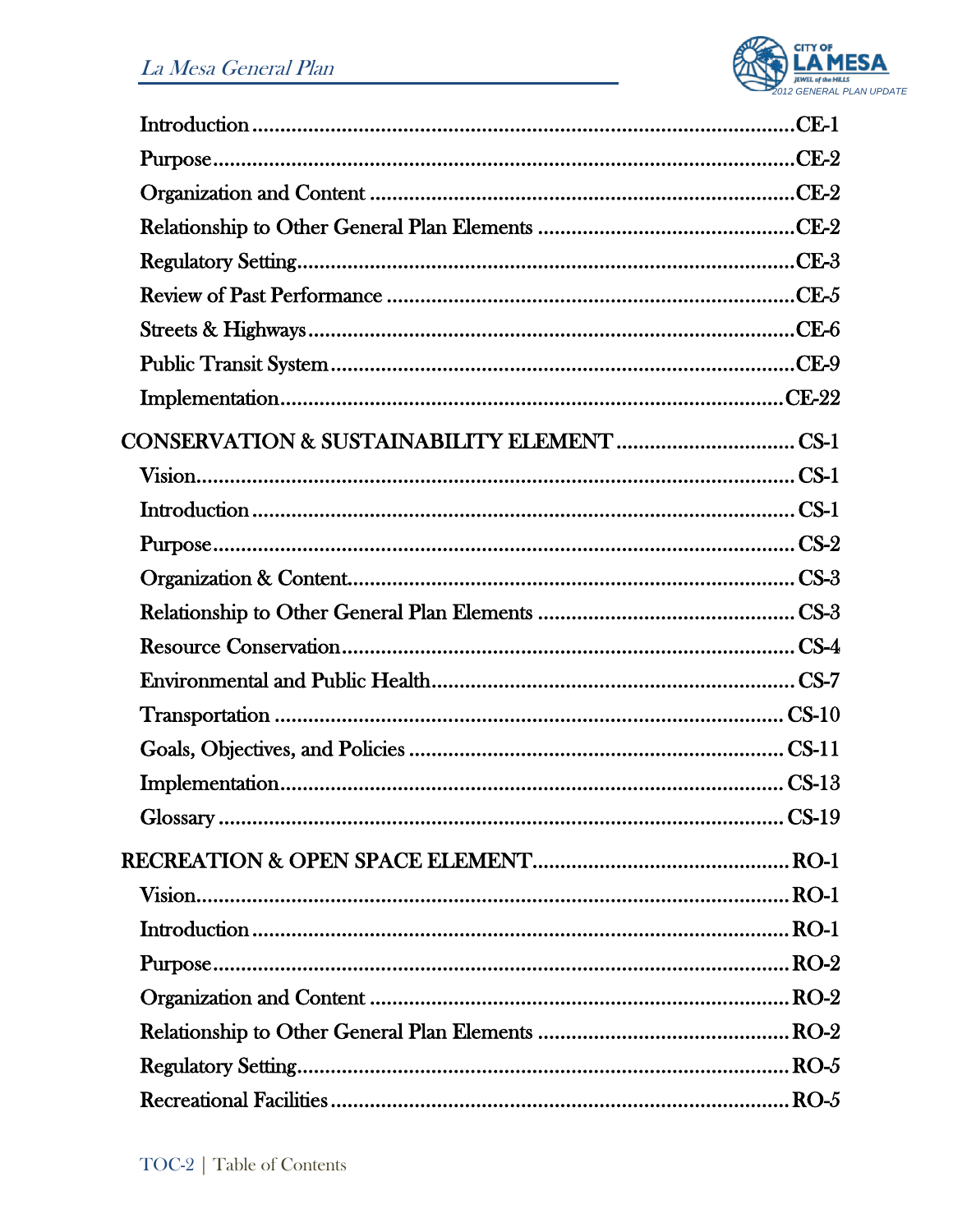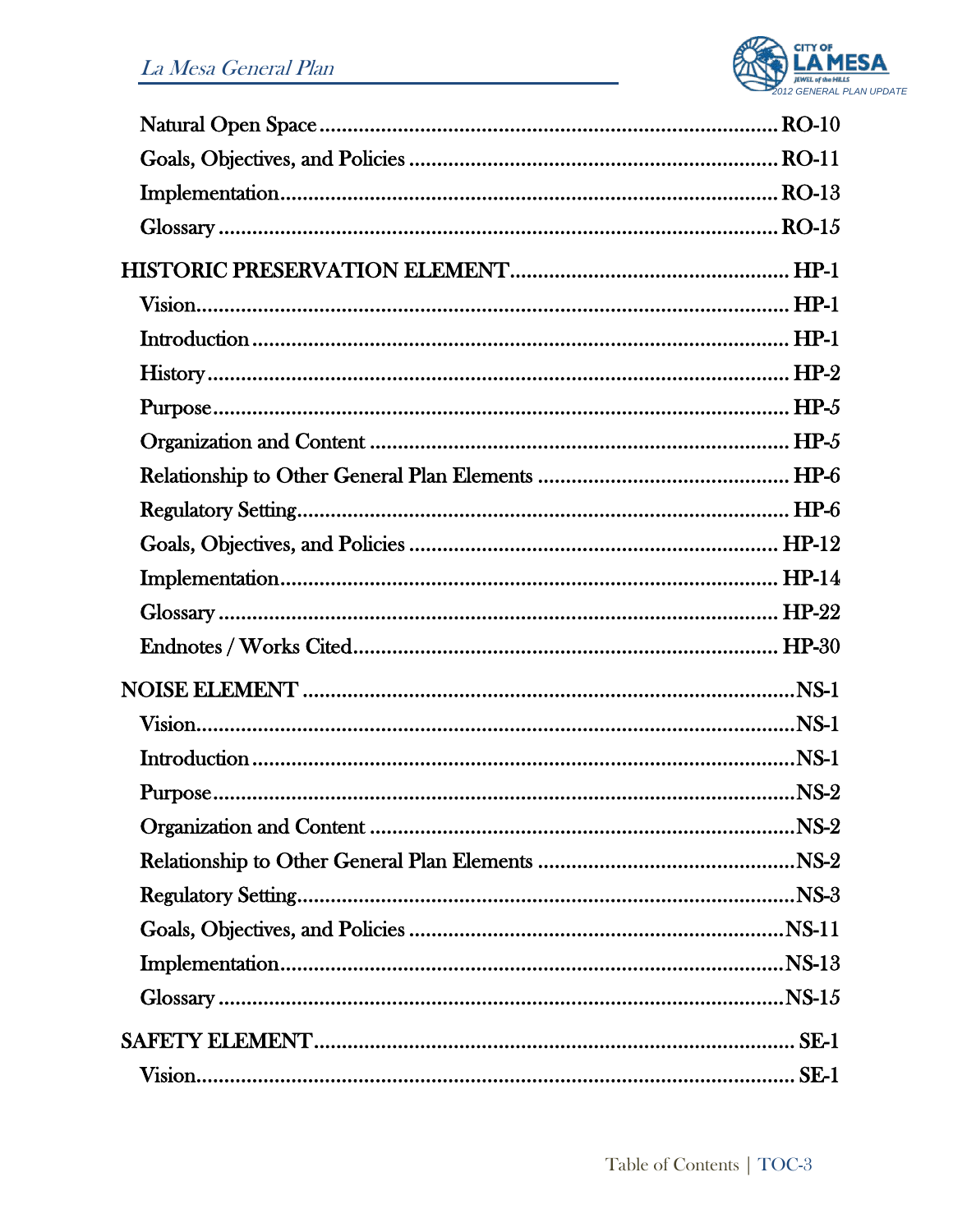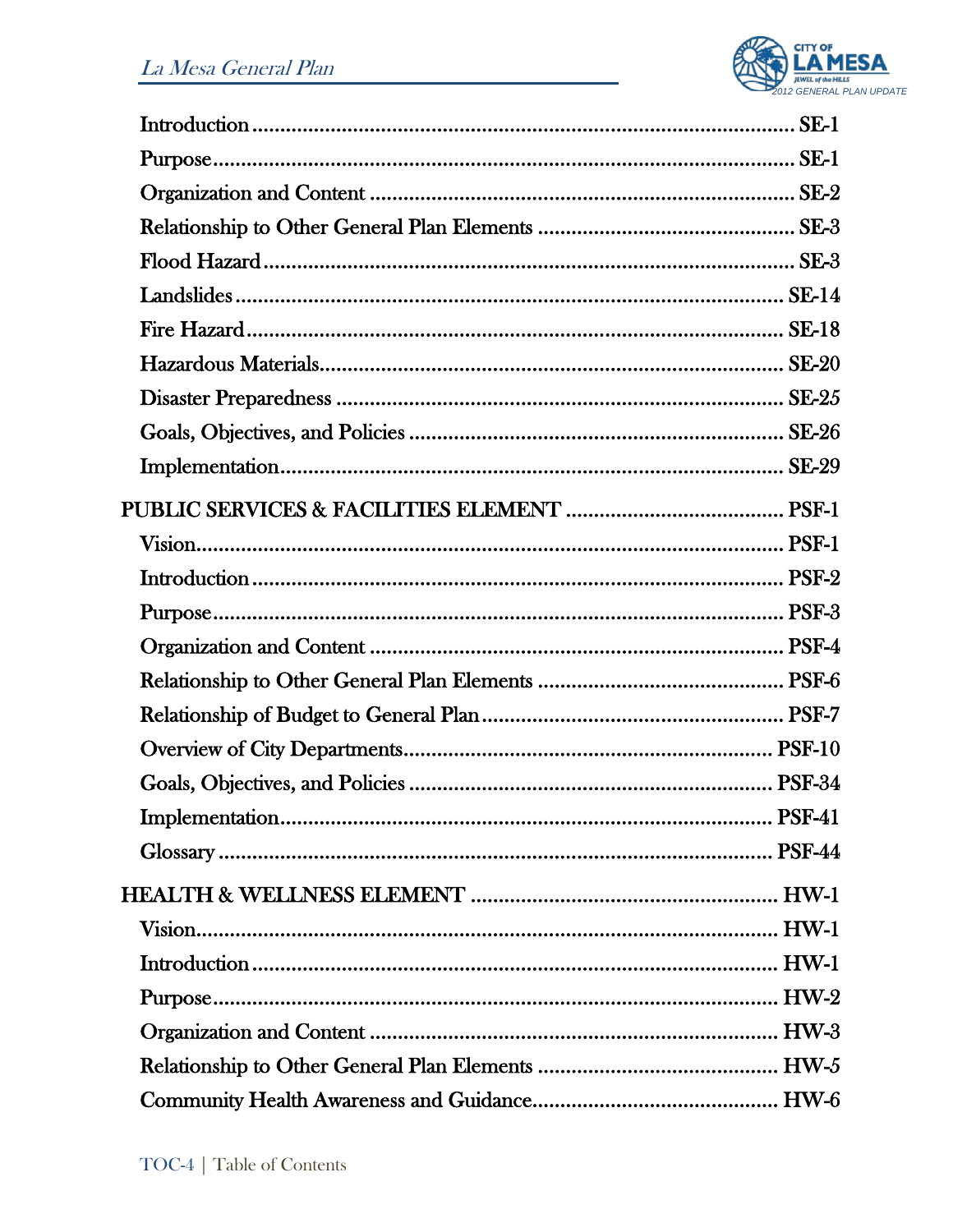

| Appendix C: Mixed Use Opportunity Sites Inventory HE-145 |  |
|----------------------------------------------------------|--|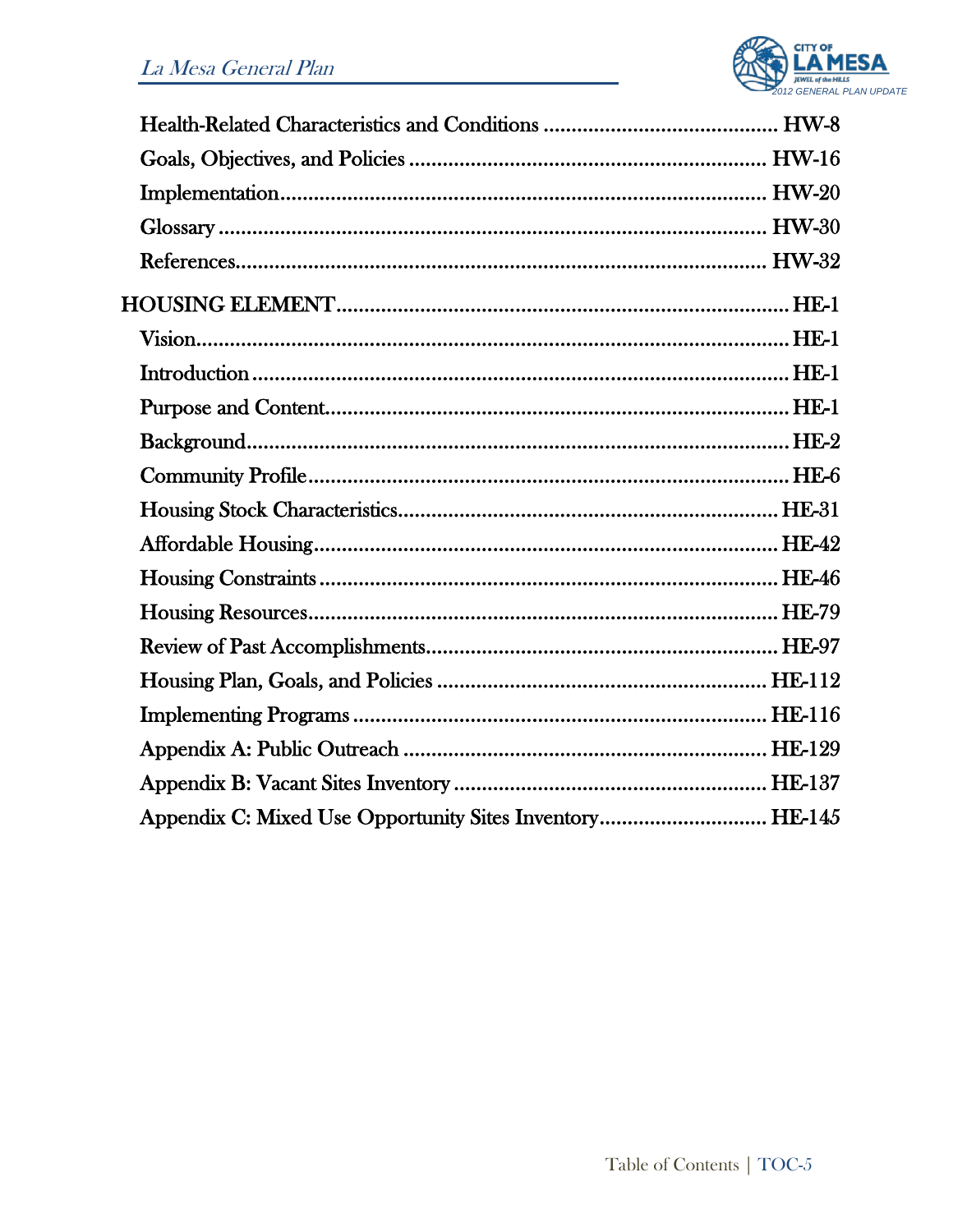

## List of Tables

| Table NS-2. Federal and California State Traffic Noise Abatement Criteria  NS-5 |  |
|---------------------------------------------------------------------------------|--|
|                                                                                 |  |
|                                                                                 |  |
| Table PSF-1. 2012 Capital Improvement Program by Project Category PSF-2         |  |
|                                                                                 |  |
|                                                                                 |  |
|                                                                                 |  |
|                                                                                 |  |
|                                                                                 |  |
|                                                                                 |  |
|                                                                                 |  |
|                                                                                 |  |
|                                                                                 |  |
|                                                                                 |  |
| Table HE-6. Average Salary by Occupation - San Diego Region (2011)  HE-11       |  |
|                                                                                 |  |
|                                                                                 |  |
|                                                                                 |  |
|                                                                                 |  |
|                                                                                 |  |
| Table HE-12. Housing Assistance Needs of Lower Income Households                |  |
|                                                                                 |  |
|                                                                                 |  |
|                                                                                 |  |
|                                                                                 |  |
|                                                                                 |  |
|                                                                                 |  |
|                                                                                 |  |
|                                                                                 |  |
| Table HE-20. Homelessness in La Mesa and Surrounding Cities (2011)  HE-29       |  |
| Table HE-21. Homeless Shelters and Services - East San Diego County HE-29       |  |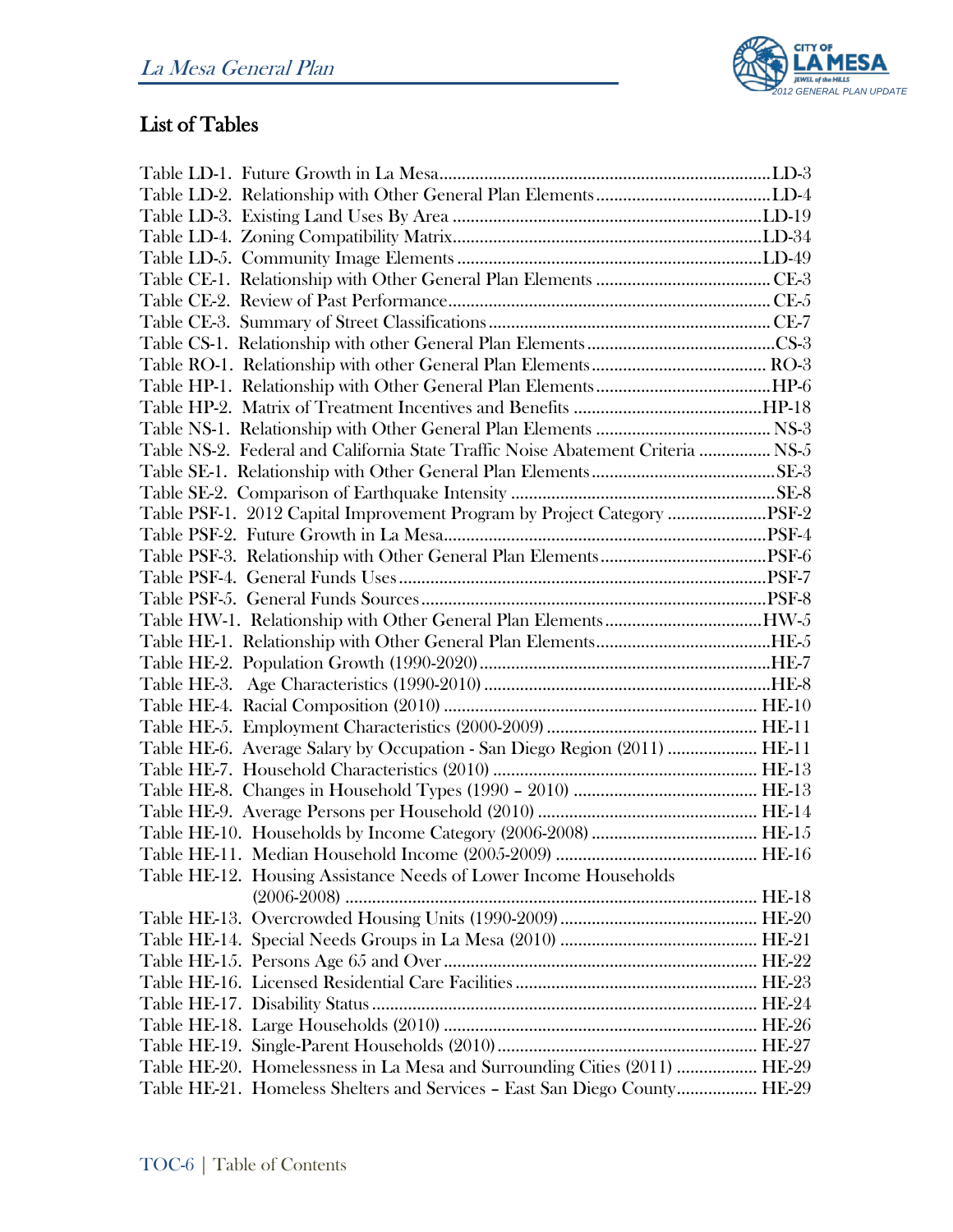

| Table HE-29. Changes in Median Home Sale Prices (2009-2010) HE-38                      |  |
|----------------------------------------------------------------------------------------|--|
|                                                                                        |  |
|                                                                                        |  |
|                                                                                        |  |
|                                                                                        |  |
|                                                                                        |  |
|                                                                                        |  |
| Table HE-36. Land Use Designations Permitting Residential Use  HE-50                   |  |
|                                                                                        |  |
|                                                                                        |  |
|                                                                                        |  |
|                                                                                        |  |
|                                                                                        |  |
|                                                                                        |  |
|                                                                                        |  |
| Table HE-44. Housing Needs for January 2010 - December 2020  HE-80                     |  |
|                                                                                        |  |
|                                                                                        |  |
|                                                                                        |  |
| Table HE-48. Summary of Potential Residential Capacity on Scattered Vacant Sites HE-85 |  |
| Table HE-49. Summary of Residential Capacity on Mixed Use Opportunity Sites HE-88      |  |
|                                                                                        |  |
|                                                                                        |  |
|                                                                                        |  |
|                                                                                        |  |